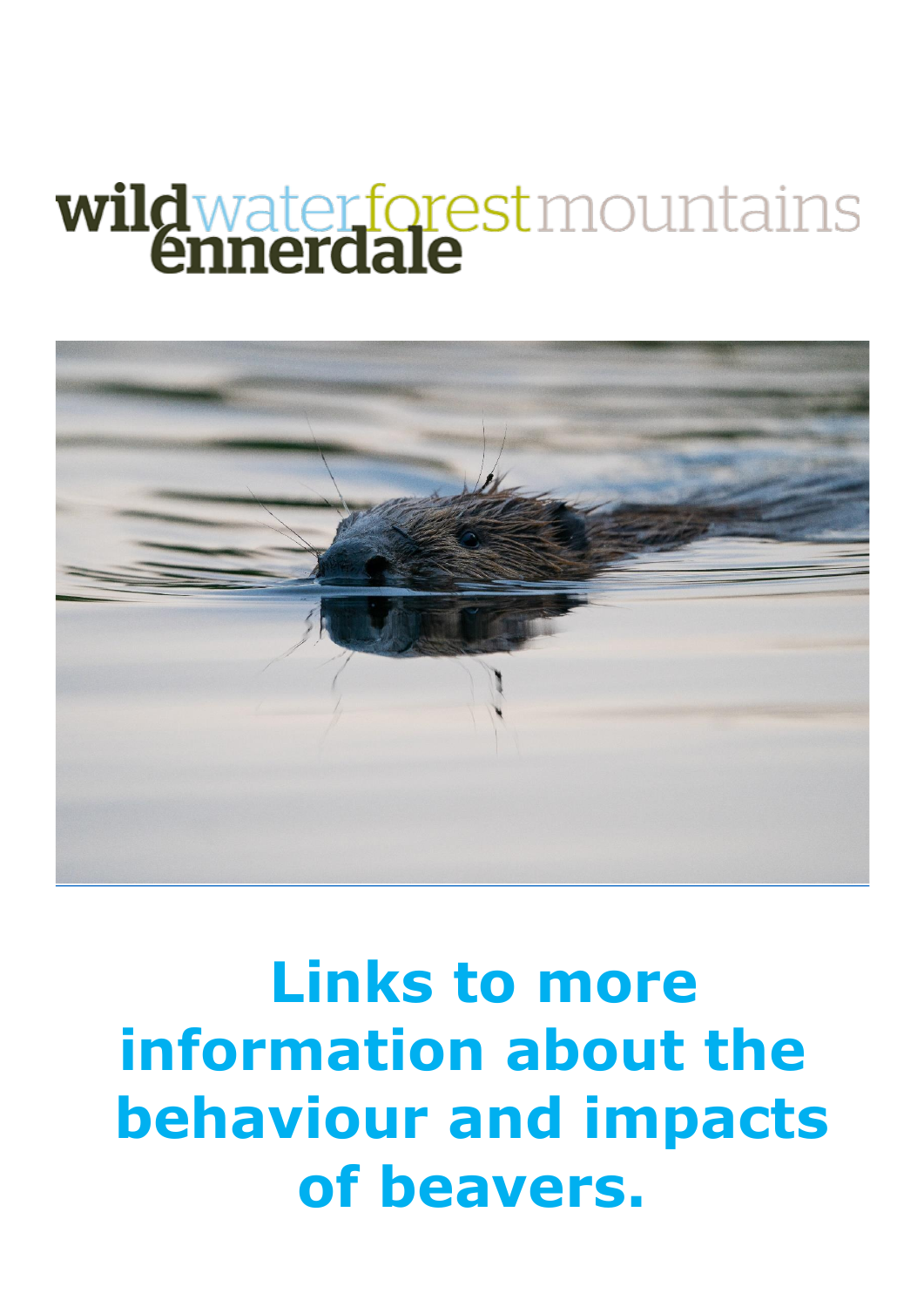### **wild** water forest mountains

This document provides a list of links to published research papers, video talks and other useful background reading about beaver impacts and behaviours.

For the best overview of beaver impacts on a range of habitats and species read [A](https://beavertrust.org/wp-content/uploads/2020/06/Stringer_et_al-2016-Mammal_Review.pdf) [review of beaver \(Castor spp.\) impacts on biodiversity, and potential](https://beavertrust.org/wp-content/uploads/2020/06/Stringer_et_al-2016-Mammal_Review.pdf) [impacts](https://beavertrust.org/wp-content/uploads/2020/06/Stringer_et_al-2016-Mammal_Review.pdf) [following a reintroduction to Scotland](https://beavertrust.org/wp-content/uploads/2020/06/Stringer_et_al-2016-Mammal_Review.pdf) 

#### **General**

- Scottish Beaver Trial. The Story of Britain's First Licensed Release into the Wild
- [The Forgotten Beasts in Medieval Britain: a study of extinct fauna in medieval](https://orca.cardiff.ac.uk/93165/1/Raye_Thesis_2016_ORCA.pdf) [sources](https://orca.cardiff.ac.uk/93165/1/Raye_Thesis_2016_ORCA.pdf) [\(beavers page 173 to](https://orca.cardiff.ac.uk/93165/1/Raye_Thesis_2016_ORCA.pdf) [242\)](https://orca.cardiff.ac.uk/93165/1/Raye_Thesis_2016_ORCA.pdf)
- New evidence of late survival of beaver in Britain
- [River Otter Beaver Trial Final Report](https://www.exeter.ac.uk/media/universityofexeter/research/microsites/creww/riverottertrial/ROBT__Science_and_Evidence_Report_2020_(ALL).pdf)
- [Beavers in Scotland](https://www.nature.scot/sites/default/files/Publication%202015%20-%20Beavers%20in%20Scotland%20A%20report%20to%20Scottish%20Government.pdf) [A Report to the Scottish Government](https://www.nature.scot/sites/default/files/Publication%202015%20-%20Beavers%20in%20Scotland%20A%20report%20to%20Scottish%20Government.pdf)
- [A review of beaver \(Castor spp.\) impacts on biodiversity, and potential](https://beavertrust.org/wp-content/uploads/2020/06/Stringer_et_al-2016-Mammal_Review.pdf) [impacts](https://beavertrust.org/wp-content/uploads/2020/06/Stringer_et_al-2016-Mammal_Review.pdf) [following a reintroduction to Scotland](https://beavertrust.org/wp-content/uploads/2020/06/Stringer_et_al-2016-Mammal_Review.pdf)
- [Wildlife Tourism in Reintroduction Projects: Exploring Social and Economic](https://ore.exeter.ac.uk/repository/bitstream/handle/10871/123472/Auster%2c%20Barr%20%26%20Brazier.%202020.%20WIldlife%20Tourism%20in%20Reintroduction%20Projects.pdf?sequence=1&isAllowed=y) [Benefits of Beaver in Local Settings](https://ore.exeter.ac.uk/repository/bitstream/handle/10871/123472/Auster%2c%20Barr%20%26%20Brazier.%202020.%20WIldlife%20Tourism%20in%20Reintroduction%20Projects.pdf?sequence=1&isAllowed=y)
- [A](http://nepubprod.appspot.com/file/5610152029061120) [review of the evidence on the interactions of beavers](http://nepubprod.appspot.com/file/5610152029061120) with the natural an[d](http://nepubprod.appspot.com/file/5610152029061120) [human environment in relation to England \(NEER017\)](http://nepubprod.appspot.com/file/5610152029061120)
- Biodiversity Boost f[rom the Eurasian Beaver \(Castor fiber\) in Germany's Oldest](https://www.frontiersin.org/articles/10.3389/fevo.2022.873307/full)  [National Park](https://www.frontiersin.org/articles/10.3389/fevo.2022.873307/full)
- The successful [reintroduction of beavers to Serbia](https://earth.org/the-successful-reintroduction-of-the-extinct-eurasian-beaver-in-serbia/)

#### **Genetics**

• [Beaver Genetic Surveillance](https://emea01.safelinks.protection.outlook.com/?url=https%3A%2F%2Fwww.sciencedirect.com%2Fscience%2Farticle%2Fpii%2FS2351989420308167&data=04%7C01%7C%7C5255e230eadc4b2a684a08d999eae9ae%7C84df9e7fe9f640afb435aaaaaaaaaaaa%7C1%7C0%7C637710056491043516%7CUnknown%7CTWFpbGZsb3d8eyJWIjoiMC4wLjAwMDAiLCJQIjoiV2luMzIiLCJBTiI6Ik1haWwiLCJXVCI6Mn0%3D%7C1000&sdata=bNXaQ6SuZCWMez7CQw7dWPCgnUVwtgENATxCV8ehet0%3D&reserved=0) [in Britain \(Campbell-Palmer et al, 2020\)](https://emea01.safelinks.protection.outlook.com/?url=https%3A%2F%2Fwww.sciencedirect.com%2Fscience%2Farticle%2Fpii%2FS2351989420308167&data=04%7C01%7C%7C5255e230eadc4b2a684a08d999eae9ae%7C84df9e7fe9f640afb435aaaaaaaaaaaa%7C1%7C0%7C637710056491043516%7CUnknown%7CTWFpbGZsb3d8eyJWIjoiMC4wLjAwMDAiLCJQIjoiV2luMzIiLCJBTiI6Ik1haWwiLCJXVCI6Mn0%3D%7C1000&sdata=bNXaQ6SuZCWMez7CQw7dWPCgnUVwtgENATxCV8ehet0%3D&reserved=0)

#### **Beavers and Fish:**

- [Ecology and movement of juvenile salmonids in beaver](https://emea01.safelinks.protection.outlook.com/?url=https%3A%2F%2Fonlinelibrary.wiley.com%2Fdoi%2Fabs%2F10.1111%2Feff.12539&data=04%7C01%7C%7C5255e230eadc4b2a684a08d999eae9ae%7C84df9e7fe9f640afb435aaaaaaaaaaaa%7C1%7C0%7C637710056491053472%7CUnknown%7CTWFpbGZsb3d8eyJWIjoiMC4wLjAwMDAiLCJQIjoiV2luMzIiLCJBTiI6Ik1haWwiLCJXVCI6Mn0%3D%7C1000&sdata=QdyGraHw8rlEmC3ImVRX4caYYNCMBbdzoHc02uIL1WU%3D&reserved=0) [-influenced and](https://emea01.safelinks.protection.outlook.com/?url=https%3A%2F%2Fonlinelibrary.wiley.com%2Fdoi%2Fabs%2F10.1111%2Feff.12539&data=04%7C01%7C%7C5255e230eadc4b2a684a08d999eae9ae%7C84df9e7fe9f640afb435aaaaaaaaaaaa%7C1%7C0%7C637710056491053472%7CUnknown%7CTWFpbGZsb3d8eyJWIjoiMC4wLjAwMDAiLCJQIjoiV2luMzIiLCJBTiI6Ik1haWwiLCJXVCI6Mn0%3D%7C1000&sdata=QdyGraHw8rlEmC3ImVRX4caYYNCMBbdzoHc02uIL1WU%3D&reserved=0) [beaver](https://emea01.safelinks.protection.outlook.com/?url=https%3A%2F%2Fonlinelibrary.wiley.com%2Fdoi%2Fabs%2F10.1111%2Feff.12539&data=04%7C01%7C%7C5255e230eadc4b2a684a08d999eae9ae%7C84df9e7fe9f640afb435aaaaaaaaaaaa%7C1%7C0%7C637710056491053472%7CUnknown%7CTWFpbGZsb3d8eyJWIjoiMC4wLjAwMDAiLCJQIjoiV2luMzIiLCJBTiI6Ik1haWwiLCJXVCI6Mn0%3D%7C1000&sdata=QdyGraHw8rlEmC3ImVRX4caYYNCMBbdzoHc02uIL1WU%3D&reserved=0) [free tributaries in the Trondelag province of Norway \(Malison and](https://emea01.safelinks.protection.outlook.com/?url=https%3A%2F%2Fonlinelibrary.wiley.com%2Fdoi%2Fabs%2F10.1111%2Feff.12539&data=04%7C01%7C%7C5255e230eadc4b2a684a08d999eae9ae%7C84df9e7fe9f640afb435aaaaaaaaaaaa%7C1%7C0%7C637710056491053472%7CUnknown%7CTWFpbGZsb3d8eyJWIjoiMC4wLjAwMDAiLCJQIjoiV2luMzIiLCJBTiI6Ik1haWwiLCJXVCI6Mn0%3D%7C1000&sdata=QdyGraHw8rlEmC3ImVRX4caYYNCMBbdzoHc02uIL1WU%3D&reserved=0) [Halley, 2020\)](https://emea01.safelinks.protection.outlook.com/?url=https%3A%2F%2Fonlinelibrary.wiley.com%2Fdoi%2Fabs%2F10.1111%2Feff.12539&data=04%7C01%7C%7C5255e230eadc4b2a684a08d999eae9ae%7C84df9e7fe9f640afb435aaaaaaaaaaaa%7C1%7C0%7C637710056491053472%7CUnknown%7CTWFpbGZsb3d8eyJWIjoiMC4wLjAwMDAiLCJQIjoiV2luMzIiLCJBTiI6Ik1haWwiLCJXVCI6Mn0%3D%7C1000&sdata=QdyGraHw8rlEmC3ImVRX4caYYNCMBbdzoHc02uIL1WU%3D&reserved=0)
- [The major threats to Atlantic Salmon in Norway \(Forseth et al, 2017\)](https://emea01.safelinks.protection.outlook.com/?url=https%3A%2F%2Facademic.oup.com%2Ficesjms%2Farticle%2F74%2F6%2F1496%2F3061737%3Flogin%3Dtrue&data=04%7C01%7C%7C5255e230eadc4b2a684a08d999eae9ae%7C84df9e7fe9f640afb435aaaaaaaaaaaa%7C1%7C0%7C637710056491053472%7CUnknown%7CTWFpbGZsb3d8eyJWIjoiMC4wLjAwMDAiLCJQIjoiV2luMzIiLCJBTiI6Ik1haWwiLCJXVCI6Mn0%3D%7C1000&sdata=P17MhvYJkUhx1tSoPx5BWhyUPvWZnkQSRyGtQPrE3cg%3D&reserved=0)
- [Low potential for restraint of anadromous salmonid reproduction by beaver](https://emea01.safelinks.protection.outlook.com/?url=https%3A%2F%2Fonlinelibrary.wiley.com%2Fdoi%2Fabs%2F10.1002%2Frra.1008&data=04%7C01%7C%7C5255e230eadc4b2a684a08d999eae9ae%7C84df9e7fe9f640afb435aaaaaaaaaaaa%7C1%7C0%7C637710056491063428%7CUnknown%7CTWFpbGZsb3d8eyJWIjoiMC4wLjAwMDAiLCJQIjoiV2luMzIiLCJBTiI6Ik1haWwiLCJXVCI6Mn0%3D%7C1000&sdata=0L1SVfktgJL8%2FZKfGGvKtNBnEBPzyF9C%2F2EWVauGT5c%3D&reserved=0)
- [Castor fiber in the Numedalslagen River Catchment, Norway \(Parker &](https://emea01.safelinks.protection.outlook.com/?url=https%3A%2F%2Fonlinelibrary.wiley.com%2Fdoi%2Fabs%2F10.1002%2Frra.1008&data=04%7C01%7C%7C5255e230eadc4b2a684a08d999eae9ae%7C84df9e7fe9f640afb435aaaaaaaaaaaa%7C1%7C0%7C637710056491063428%7CUnknown%7CTWFpbGZsb3d8eyJWIjoiMC4wLjAwMDAiLCJQIjoiV2luMzIiLCJBTiI6Ik1haWwiLCJXVCI6Mn0%3D%7C1000&sdata=0L1SVfktgJL8%2FZKfGGvKtNBnEBPzyF9C%2F2EWVauGT5c%3D&reserved=0) [Ronning,](https://emea01.safelinks.protection.outlook.com/?url=https%3A%2F%2Fonlinelibrary.wiley.com%2Fdoi%2Fabs%2F10.1002%2Frra.1008&data=04%7C01%7C%7C5255e230eadc4b2a684a08d999eae9ae%7C84df9e7fe9f640afb435aaaaaaaaaaaa%7C1%7C0%7C637710056491063428%7CUnknown%7CTWFpbGZsb3d8eyJWIjoiMC4wLjAwMDAiLCJQIjoiV2luMzIiLCJBTiI6Ik1haWwiLCJXVCI6Mn0%3D%7C1000&sdata=0L1SVfktgJL8%2FZKfGGvKtNBnEBPzyF9C%2F2EWVauGT5c%3D&reserved=0) [2007\)](https://emea01.safelinks.protection.outlook.com/?url=https%3A%2F%2Fonlinelibrary.wiley.com%2Fdoi%2Fabs%2F10.1002%2Frra.1008&data=04%7C01%7C%7C5255e230eadc4b2a684a08d999eae9ae%7C84df9e7fe9f640afb435aaaaaaaaaaaa%7C1%7C0%7C637710056491063428%7CUnknown%7CTWFpbGZsb3d8eyJWIjoiMC4wLjAwMDAiLCJQIjoiV2luMzIiLCJBTiI6Ik1haWwiLCJXVCI6Mn0%3D%7C1000&sdata=0L1SVfktgJL8%2FZKfGGvKtNBnEBPzyF9C%2F2EWVauGT5c%3D&reserved=0)